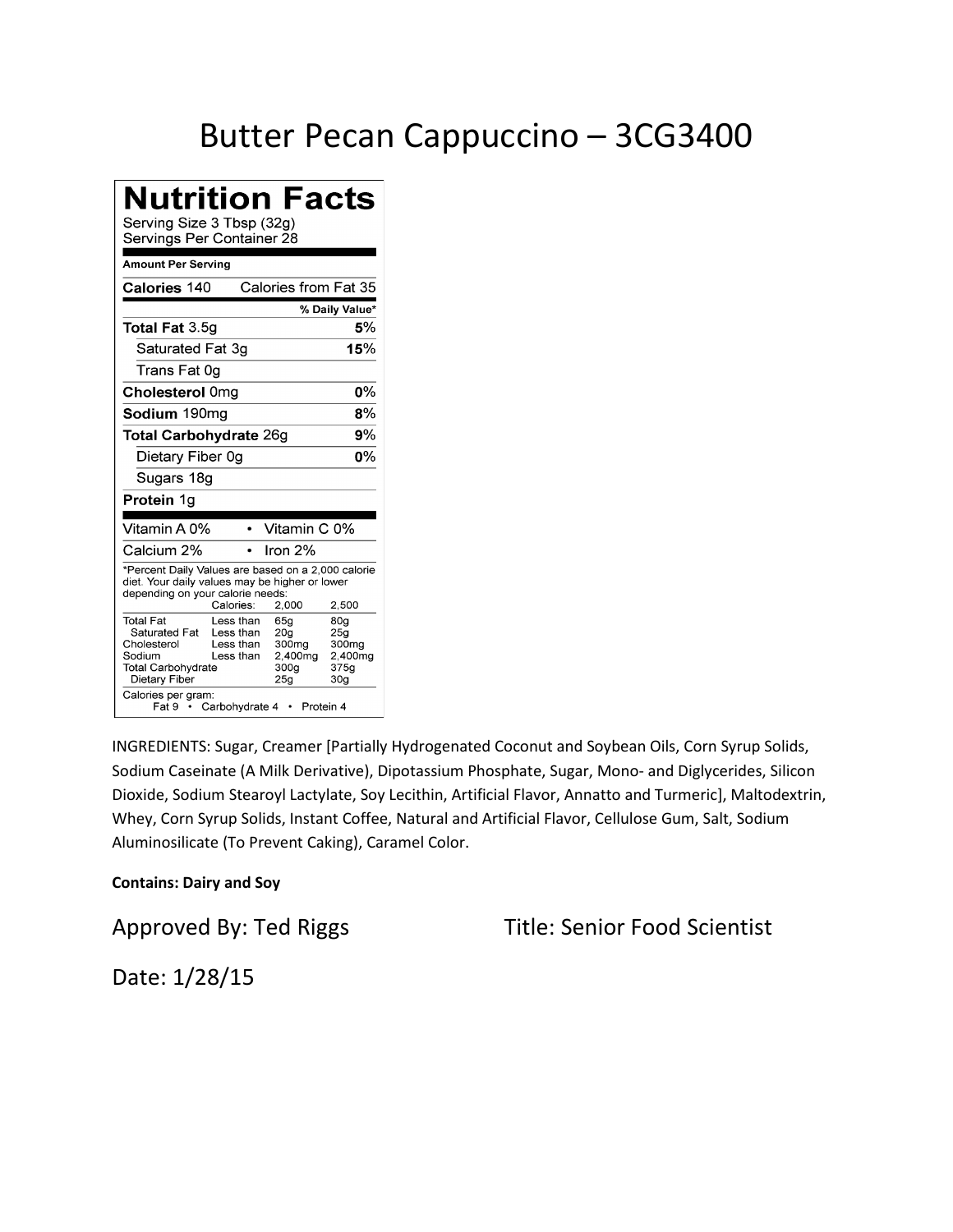### Caramel Cappuccino – 3CG4305

**Nutrition Facts** Serving Size 3 Tbsp (32g) Servings Per Container 28 **Amount Per Serving** Calories 140 Calories from Fat 35 % Daily Value\* Total Fat 3.5g 5% Saturated Fat 3g 15% Trans Fat 0g Cholesterol 0mg 0% Sodium 180mg  $\overline{8\%}$ Total Carbohydrate 25g  $\mathbf{8\%}$ Dietary Fiber 0g  $\overline{0\%}$ Sugars 18g Protein 1g Vitamin A 0% • Vitamin C 0% Calcium 2%  $\cdot$  Iron 2% \*Percent Daily Values are based on a 2,000 calorie diet. Your daily values may be higher or lower<br>depending on your calorie needs: Calories: 2,000 2,500 80g<br>25g<br>300mg Total Fat Less than 65g Saturated Fat<br>Cholesterol Less than 20g<br>300mg Less than 2,400mg<br>300g 2,400mg<br>375g Sodium Less than Total Carbohydrate Dietary Fiber  $25g$  $30<sub>g</sub>$ Calories per gram:<br>Fat 9 · Carbohydrate 4 · Protein 4

INGREDIENTS: Sugar, Creamer [Partially Hydrogenated Coconut and Soybean Oils, Corn Syrup Solids, Sodium Caseinate (A Milk Derivative), Dipotassium Phosphate, Sugar, Mono- and Diglycerides, Silicon Dioxide, Sodium Stearoyl Lactylate, Soy Lecithin, Artificial Flavor, Annatto and Turmeric], Whey, Maltodextrin, Corn Syrup Solids, Instant Coffee, Artificial Flavor, Cellulose Gum, Sodium Aluminosilicate (To Prevent Caking), Salt, Caramel Color.

#### **Contains: Milk and Soy**

Approved By: Ted Riggs Title: Senior Food Scientist

Date: 11/6/14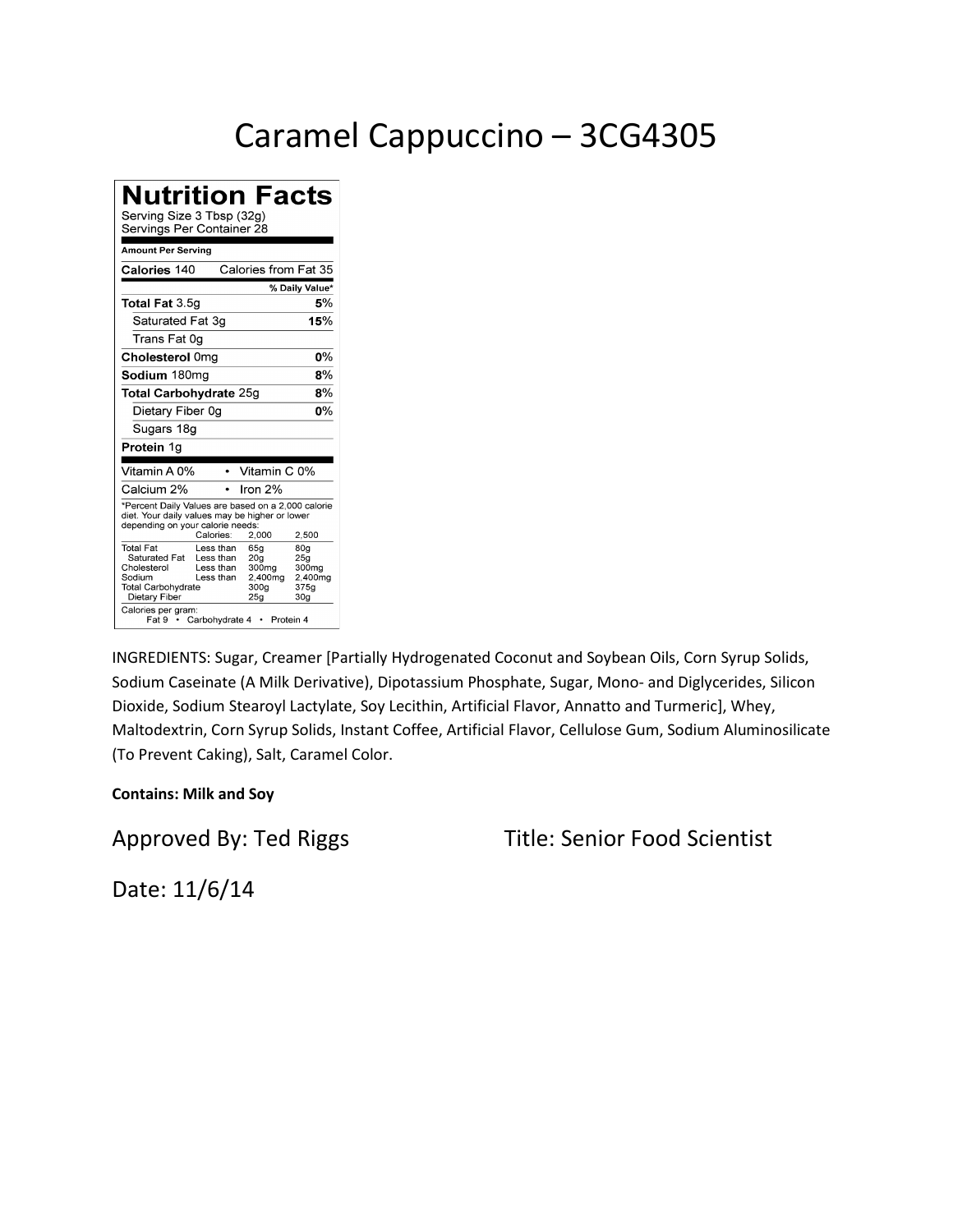## Cherry Cappuccino – 3CG0600

**Nutrition Facts** Serving Size 3 Tbsp (32g) Servings Per Container 28 **Amount Per Serving** Calories from Fat 35 Calories 140 % Daily Value\* **Total Fat 4g**  $6%$ Saturated Fat 3g 15% Trans Fat 0g Cholesterol 0mg 0% Sodium 190mg  $\overline{8\%}$ Total Carbohydrate 25g  $\mathbf{8\%}$ Dietary Fiber 0g  $\overline{0\%}$ Sugars 18g Protein 1g Vitamin A 0% • Vitamin C 0% Calcium 2%  $\cdot$  Iron 2% \*Percent Daily Values are based on a 2,000 calorie diet. Your daily values may be higher or lower<br>depending on your calorie needs: Calories: 2,000 2,500 80g<br>25g<br>300mg Total Fat Less than 65g Saturated Fat<br>Cholesterol Less than 20g<br>300mg Less than 2,400mg<br>300g 2,400mg<br>375g Sodium Less than Total Carbohydrate Dietary Fiber  $25g$  $30<sub>g</sub>$ Calories per gram:<br>Fat 9 · Carbohydrate 4 · Protein 4

INGREDIENTS: Sugar, Creamer [Partially Hydrogenated Coconut and Soybean Oils, Corn Syrup Solids, Sodium Caseinate (A Milk Derivative), Dipotassium Phosphate, Sugar, Mono- and Diglycerides, Silicon Dioxide, Sodium Stearoyl Lactylate, Soy Lecithin, Artificial Flavor, Annatto and Turmeric], Maltodextrin, Whey, Corn Syrup Solids, Instant Coffee, Cellulose Gum, Salt, Sodium Aluminosilicate (To Prevent Caking), Artificial Flavor, Caramel Color.

#### **Contains: Dairy and Soy**

Approved By: Ted Riggs Title: Senior Food Scientist

Date: 11/6/14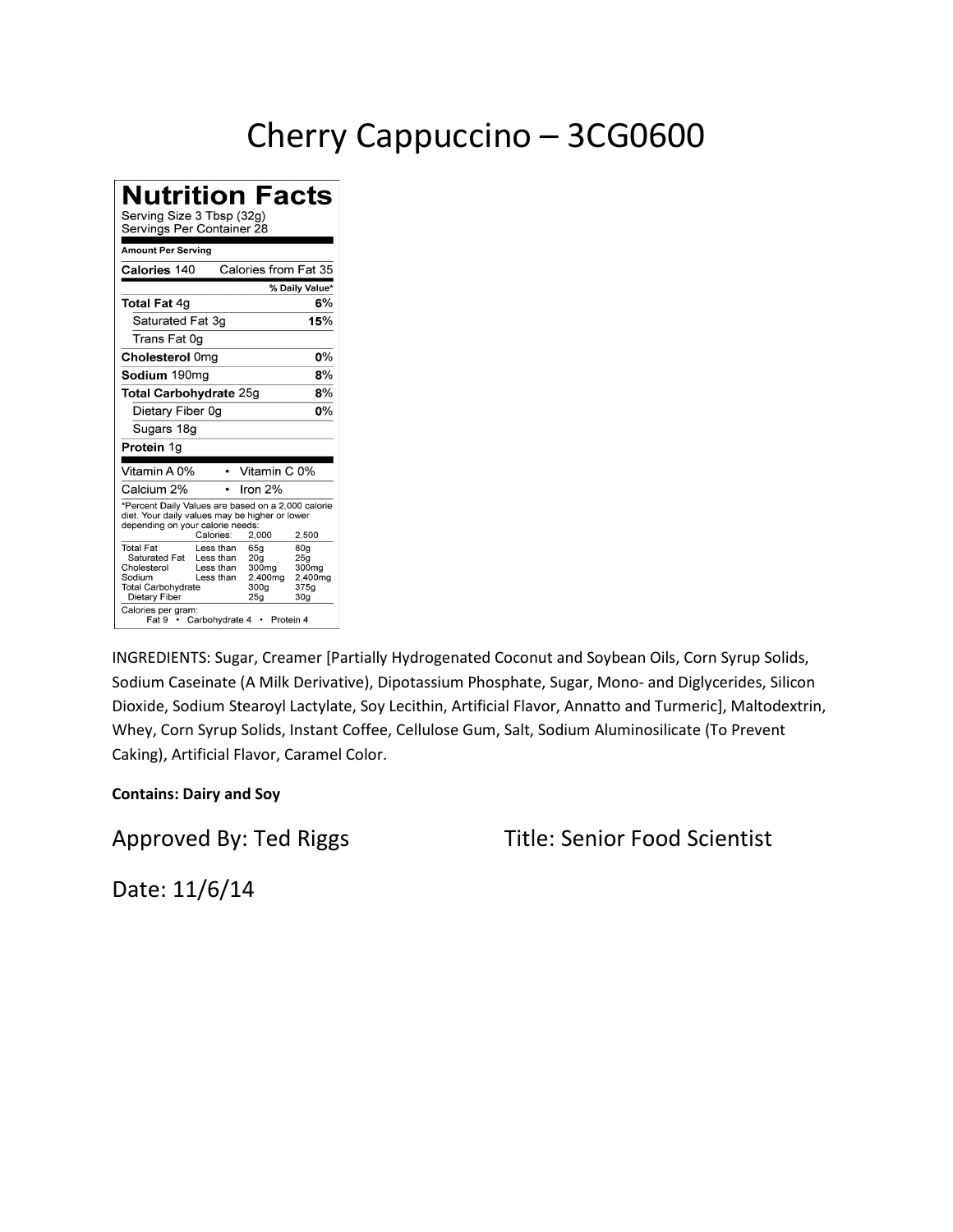### Chocolate Mint Cappuccino – 3CG2200

| <b>Nutrition Facts</b><br>Serving Size 3 Tbsp (32g)<br>Servings Per Container 28                                                         |                                                                            |                                                                                                |                                                                       |
|------------------------------------------------------------------------------------------------------------------------------------------|----------------------------------------------------------------------------|------------------------------------------------------------------------------------------------|-----------------------------------------------------------------------|
| <b>Amount Per Serving</b>                                                                                                                |                                                                            |                                                                                                |                                                                       |
| Calories 130                                                                                                                             |                                                                            | Calories from Fat 35                                                                           |                                                                       |
|                                                                                                                                          |                                                                            |                                                                                                | % Daily Value*                                                        |
| Total Fat 3.5g                                                                                                                           |                                                                            |                                                                                                | 5%                                                                    |
| Saturated Fat 1g                                                                                                                         |                                                                            |                                                                                                | 5%                                                                    |
| Trans Fat 2g                                                                                                                             |                                                                            |                                                                                                |                                                                       |
| Cholesterol 0mg                                                                                                                          |                                                                            |                                                                                                | $0\%$                                                                 |
| Sodium 200mg                                                                                                                             |                                                                            |                                                                                                | 8%                                                                    |
| <b>Total Carbohydrate 25g</b>                                                                                                            |                                                                            |                                                                                                | 8%                                                                    |
| Dietary Fiber 0g                                                                                                                         |                                                                            |                                                                                                | 0%                                                                    |
| Sugars 19g                                                                                                                               |                                                                            |                                                                                                |                                                                       |
| Protein 1g                                                                                                                               |                                                                            |                                                                                                |                                                                       |
| Vitamin A 0%                                                                                                                             | $\bullet$                                                                  | Vitamin C 0%                                                                                   |                                                                       |
| Calcium 4%                                                                                                                               |                                                                            | Iron 2%                                                                                        |                                                                       |
| *Percent Daily Values are based on a 2,000 calorie<br>diet. Your daily values may be higher or lower<br>depending on your calorie needs: | Calories:                                                                  | 2,000                                                                                          | 2.500                                                                 |
| Total Fat<br>Saturated Fat<br>Cholesterol<br>Sodium<br><b>Total Carbohydrate</b><br>Dietary Fiber<br>Calories per gram:                  | Less than<br>Less than<br>Less than<br>Less than<br>Fat 9 • Carbohydrate 4 | 65a<br>20 <sub>g</sub><br>300mg<br>2,400mg<br>300 <sub>g</sub><br>25 <sub>g</sub><br>Protein 4 | 80a<br>25 <sub>g</sub><br>300mg<br>2.400mg<br>375a<br>30 <sub>g</sub> |

INGREDIENTS: Sugar, Creamer (Corn Syrup Solids, Partially Hydrogenated Soybean Oil, Sodium Caseinate [A Milk Derivative], Dipotassium Phosphate, Mono and Diglycerides, Sodium Silicoaluminate, Soy Lecithin, Artificial Flavor, Annatto and Turmeric), Sweet Dairy Whey, Instant Coffee, Cocoa (Processed With Alkali), Cellulose Gum, Sodium Aluminosilicate (To Prevent Caking), Sodium Citrate, Salt, Natural and Artificial Flavor, Caramel Color.

#### **Contains: Dairy and Soy**

### Approved By: Ted Riggs Title: Senior Food Scientist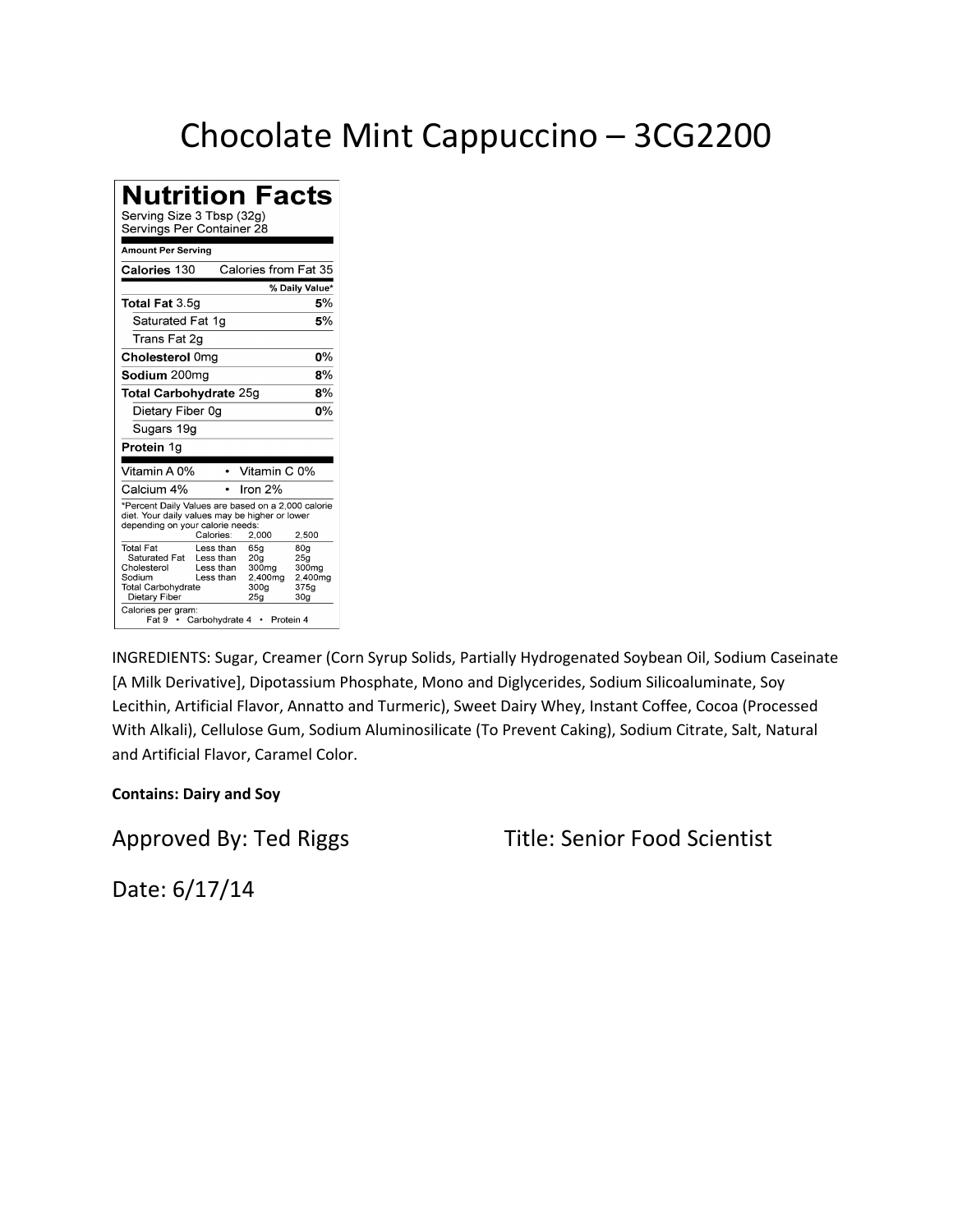### Cinnamon Vanilla Nut Capp – 3CG3200

| <b>Nutrition Facts</b><br>Serving Size 3 Tbsp (32g)<br>Servings Per Container 28                                                                                                                      |                                                                                                                                                               |  |  |  |
|-------------------------------------------------------------------------------------------------------------------------------------------------------------------------------------------------------|---------------------------------------------------------------------------------------------------------------------------------------------------------------|--|--|--|
| Amount Per Servina                                                                                                                                                                                    |                                                                                                                                                               |  |  |  |
| Calories 130                                                                                                                                                                                          | Calories from Fat 35                                                                                                                                          |  |  |  |
|                                                                                                                                                                                                       | % Daily Value*                                                                                                                                                |  |  |  |
| Total Fat 3.5g                                                                                                                                                                                        | 5%                                                                                                                                                            |  |  |  |
| Saturated Fat 3q                                                                                                                                                                                      | 15%                                                                                                                                                           |  |  |  |
| Trans Fat 0g                                                                                                                                                                                          |                                                                                                                                                               |  |  |  |
| Cholesterol 0mg                                                                                                                                                                                       | $0\%$                                                                                                                                                         |  |  |  |
| Sodium 180mg                                                                                                                                                                                          | 8%                                                                                                                                                            |  |  |  |
| 8%<br><b>Total Carbohydrate 25g</b>                                                                                                                                                                   |                                                                                                                                                               |  |  |  |
| n%<br>Dietary Fiber 0g                                                                                                                                                                                |                                                                                                                                                               |  |  |  |
| Sugars 18g                                                                                                                                                                                            |                                                                                                                                                               |  |  |  |
| Protein 1g                                                                                                                                                                                            |                                                                                                                                                               |  |  |  |
| Vitamin A 0%                                                                                                                                                                                          | Vitamin C 0%                                                                                                                                                  |  |  |  |
| Calcium 2%                                                                                                                                                                                            | Iron 2%                                                                                                                                                       |  |  |  |
| *Percent Daily Values are based on a 2,000 calorie<br>diet. Your daily values may be higher or lower<br>depending on your calorie needs:<br>Calories:                                                 | 2.500<br>2,000                                                                                                                                                |  |  |  |
| Total Fat<br>Less than<br>Saturated Fat<br>Less than<br>Cholesterol<br>Less than<br>Sodium<br>Less than<br><b>Total Carbohydrate</b><br>Dietary Fiber<br>Calories per gram:<br>Fat 9 • Carbohydrate 4 | 65a<br>80a<br>20 <sub>a</sub><br>25 <sub>g</sub><br>300mg<br>300mg<br>2,400mg<br>2.400mg<br>375a<br>300a<br>25 <sub>g</sub><br>30 <sub>g</sub><br>• Protein 4 |  |  |  |

**INGREDIENTS:** Sugar, Creamer [Partially Hydrogenated Coconut and Soybean Oils, Corn Syrup Solids, Sodium Caseinate (A Milk Derivative), Dipotassium Phosphate, Sugar, Mono- and Diglycerides, Silicon Dioxide, Sodium Stearoyl Lactylate, Soy Lecithin, Artificial Flavor, Annatto and Turmeric], Maltodextrin, Whey, Corn Syrup Solids, Instant Coffee, Natural and Artificial Flavor, Cellulose Gum, Sodium Aluminosilicate (To Prevent Caking), Salt, Caramel Color.

#### **Contains: Dairy and Soy**

Approved By: Ted Riggs Title: Senior Food Scientist

Date: 11/12/14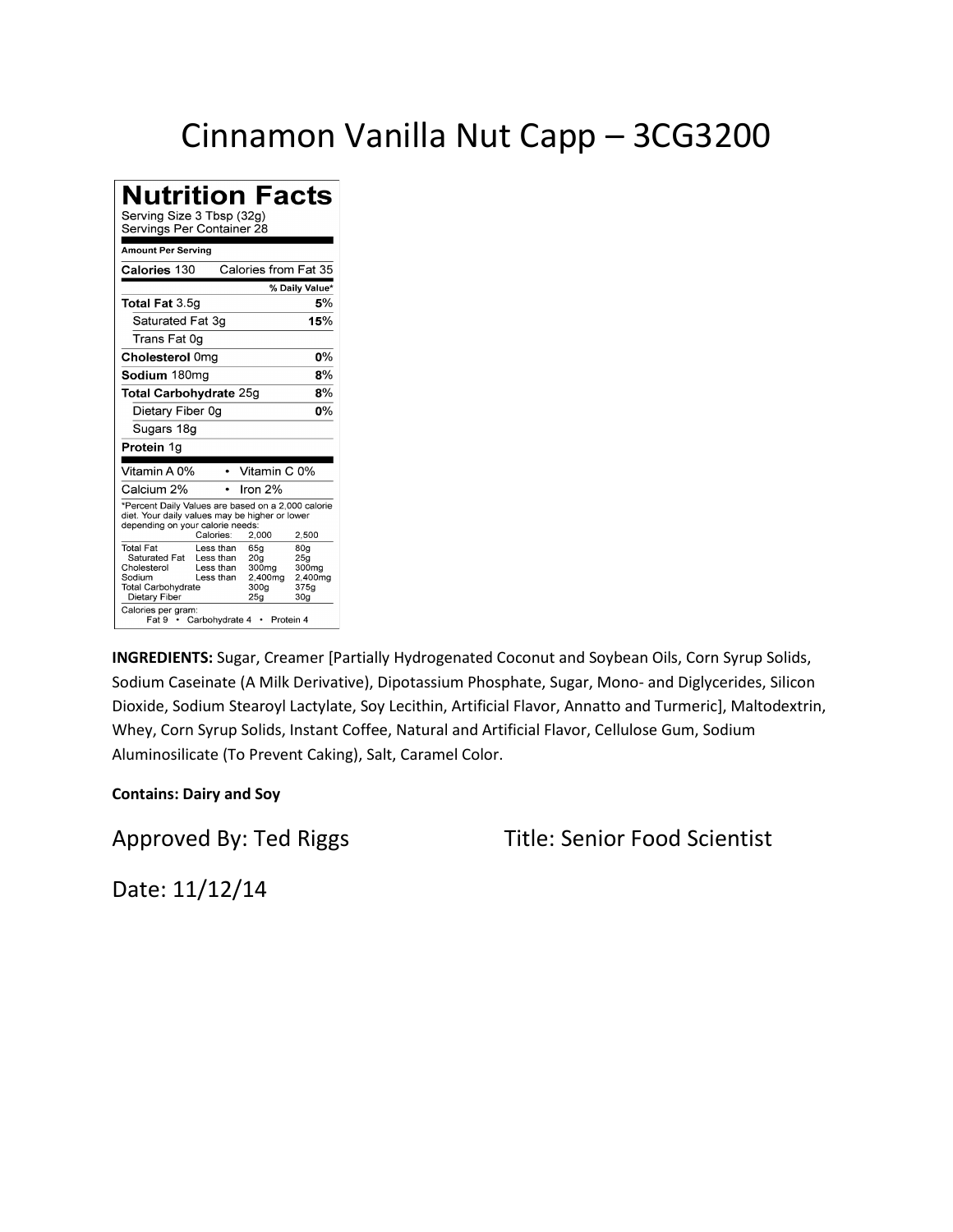### Compact Hot Cocoa Mix – 3CI1202

| Nutrition Facts<br>Serving Size 3 tbsp (28g)<br>Servings Per Container 32                                                                |                                                                    |                                                                                                  |                                                                       |
|------------------------------------------------------------------------------------------------------------------------------------------|--------------------------------------------------------------------|--------------------------------------------------------------------------------------------------|-----------------------------------------------------------------------|
| Amount Per Serving                                                                                                                       |                                                                    |                                                                                                  |                                                                       |
| <b>Calories 110</b>                                                                                                                      |                                                                    | Calories from Fat 10                                                                             |                                                                       |
|                                                                                                                                          |                                                                    |                                                                                                  | % Daily Value*                                                        |
| Total Fat 1.5g                                                                                                                           |                                                                    |                                                                                                  | $2\%$                                                                 |
| Saturated Fat 1g                                                                                                                         |                                                                    |                                                                                                  | 5%                                                                    |
| Trans Fat 0g                                                                                                                             |                                                                    |                                                                                                  |                                                                       |
| Cholesterol 0mg                                                                                                                          |                                                                    |                                                                                                  | 0%                                                                    |
| Sodium 80mg                                                                                                                              |                                                                    |                                                                                                  | 3%                                                                    |
| <b>Total Carbohydrate 25g</b>                                                                                                            |                                                                    |                                                                                                  | 8%                                                                    |
| Dietary Fiber 1g                                                                                                                         |                                                                    |                                                                                                  | 4%                                                                    |
| Sugars 22g                                                                                                                               |                                                                    |                                                                                                  |                                                                       |
| Protein 1g                                                                                                                               |                                                                    |                                                                                                  |                                                                       |
| Vitamin A 0%                                                                                                                             |                                                                    | Vitamin C 0%                                                                                     |                                                                       |
| Calcium 2%                                                                                                                               |                                                                    | Iron 0%                                                                                          |                                                                       |
| *Percent Daily Values are based on a 2,000 calorie<br>diet. Your daily values may be higher or lower<br>depending on your calorie needs: | Calories:                                                          | 2,000                                                                                            | 2,500                                                                 |
| <b>Total Fat</b><br>Saturated Fat<br>Cholesterol<br>Sodium<br>Total Carbohydrate<br>Dietary Fiber<br>Calories per gram:<br>Fat 9   •     | Less than<br>Less than<br>Less than<br>Less than<br>Carbohydrate 4 | 65g<br>20 <sub>g</sub><br>300 <sub>mg</sub><br>2.400mg<br>300g<br>25 <sub>g</sub><br>• Protein 4 | 80 <sub>g</sub><br>25g<br>300mg<br>2.400mg<br>375g<br>30 <sub>g</sub> |

INGREDIENTS: Sugar, Sweet Dairy Whey, Dextrose, Creamer (Partially Hydrogenated Coconut and Soybean Oils, Corn Syrup Solids, Sodium Caseinate [A Milk Derivative], Sugar, Dipotassium Phosphate, Mono- and Diglycerides, Sodium Silicoaluminate, Sodium Stearoyl Lactylate, Soy Lecithin, Artificial Flavor, Annatto and Turmeric), Corn Syrup Solids, Cocoa (Processed With Alkali), Sodium Aluminosilicate (To Prevent Caking), Cellulose Gum, Natural and Artificial Flavor, Salt.

#### **Contains: Dairy and Soy**

Approved By: Ted Riggs Title: Senior Food Scientist

Date: 8/28/13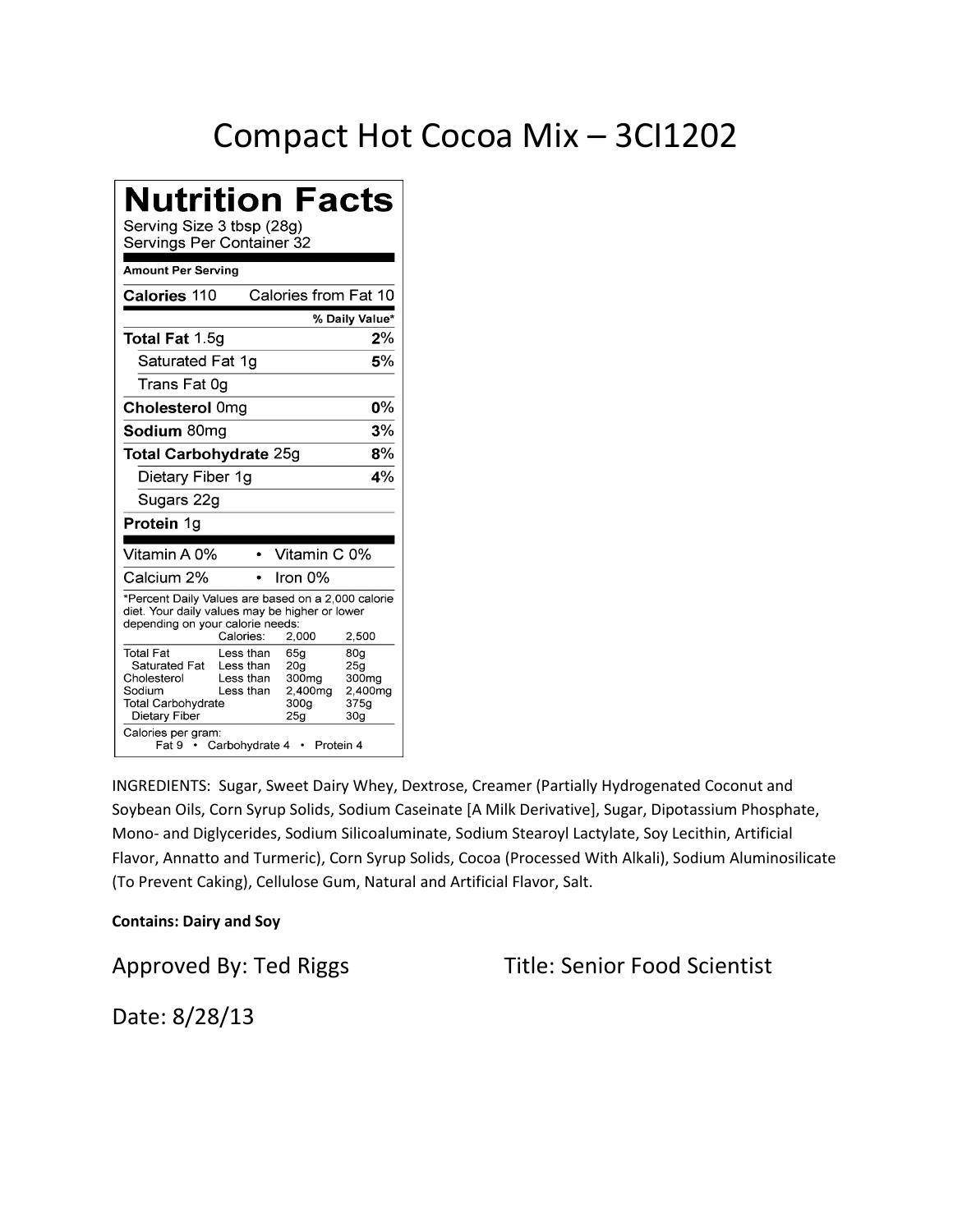## Compact Hazelnut – 3CI2600

### **Nutrition Facts**

Serving Size 3 tbsp (32g)

|                                                                                                                                          | Servings Per Container 28                                          |  |                                                                                                            |                                                                                               |
|------------------------------------------------------------------------------------------------------------------------------------------|--------------------------------------------------------------------|--|------------------------------------------------------------------------------------------------------------|-----------------------------------------------------------------------------------------------|
| <b>Amount Per Serving</b>                                                                                                                |                                                                    |  |                                                                                                            |                                                                                               |
| Calories 140                                                                                                                             |                                                                    |  | Calories from Fat 30                                                                                       |                                                                                               |
|                                                                                                                                          |                                                                    |  |                                                                                                            | % Daily Value*                                                                                |
| <b>Total Fat 3.5g</b>                                                                                                                    |                                                                    |  |                                                                                                            | 5%                                                                                            |
| Saturated Fat 3g                                                                                                                         |                                                                    |  |                                                                                                            | 15%                                                                                           |
| Trans Fat 0q                                                                                                                             |                                                                    |  |                                                                                                            |                                                                                               |
| Cholesterol 0mg                                                                                                                          |                                                                    |  |                                                                                                            | 0%                                                                                            |
| Sodium 160mg                                                                                                                             |                                                                    |  |                                                                                                            | 7%                                                                                            |
| <b>Total Carbohydrate 26g</b>                                                                                                            |                                                                    |  |                                                                                                            | 9%                                                                                            |
| Dietary Fiber 0g                                                                                                                         |                                                                    |  |                                                                                                            | 0%                                                                                            |
| Sugars 18g                                                                                                                               |                                                                    |  |                                                                                                            |                                                                                               |
| Protein 1g                                                                                                                               |                                                                    |  |                                                                                                            |                                                                                               |
| Vitamin A 0%                                                                                                                             |                                                                    |  | Vitamin C 0%                                                                                               |                                                                                               |
| Calcium 2%                                                                                                                               |                                                                    |  | Iron 2%                                                                                                    |                                                                                               |
| *Percent Daily Values are based on a 2,000 calorie<br>diet. Your daily values may be higher or lower<br>depending on your calorie needs: | Calories:                                                          |  | 2,000                                                                                                      | 2,500                                                                                         |
| <b>Total Fat</b><br>Saturated Fat<br>Cholesterol<br>Sodium<br><b>Total Carbohydrate</b><br>Dietary Fiber<br>Calories per gram:<br>Fat 9  | Less than<br>Less than<br>Less than<br>Less than<br>Carbohydrate 4 |  | 65g<br>20 <sub>g</sub><br>300 <sub>mg</sub><br>2,400mg<br>300 <sub>q</sub><br>25 <sub>g</sub><br>Protein 4 | 80 <sub>g</sub><br>25 <sub>g</sub><br>300 <sub>mg</sub><br>2,400mg<br>375g<br>30 <sub>g</sub> |

**INGREDIENTS:** Sugar, Creamer [Partially Hydrogenated Coconut and Soybean Oils, Corn Syrup Solids, Sodium Caseinate (A Milk Derivative), Dipotassium Phosphate, Sugar, Mono- and Diglycerides, Silicon Dioxide, Sodium Stearoyl Lactylate, Soy Lecithin, Artificial Flavor, Annatto and Turmeric], Whey, Corn Syrup Solids, Maltodextrin, Instant Coffee, Cocoa (Processed With Alkali), Cellulose Gum, Sodium Aluminosilicate (To Prevent Caking), Salt, Artificial Flavor.

#### **Contains: Milk and Soy**

Approved By: Ted Riggs Title: Senior Food Scientist

Date: 8/29/14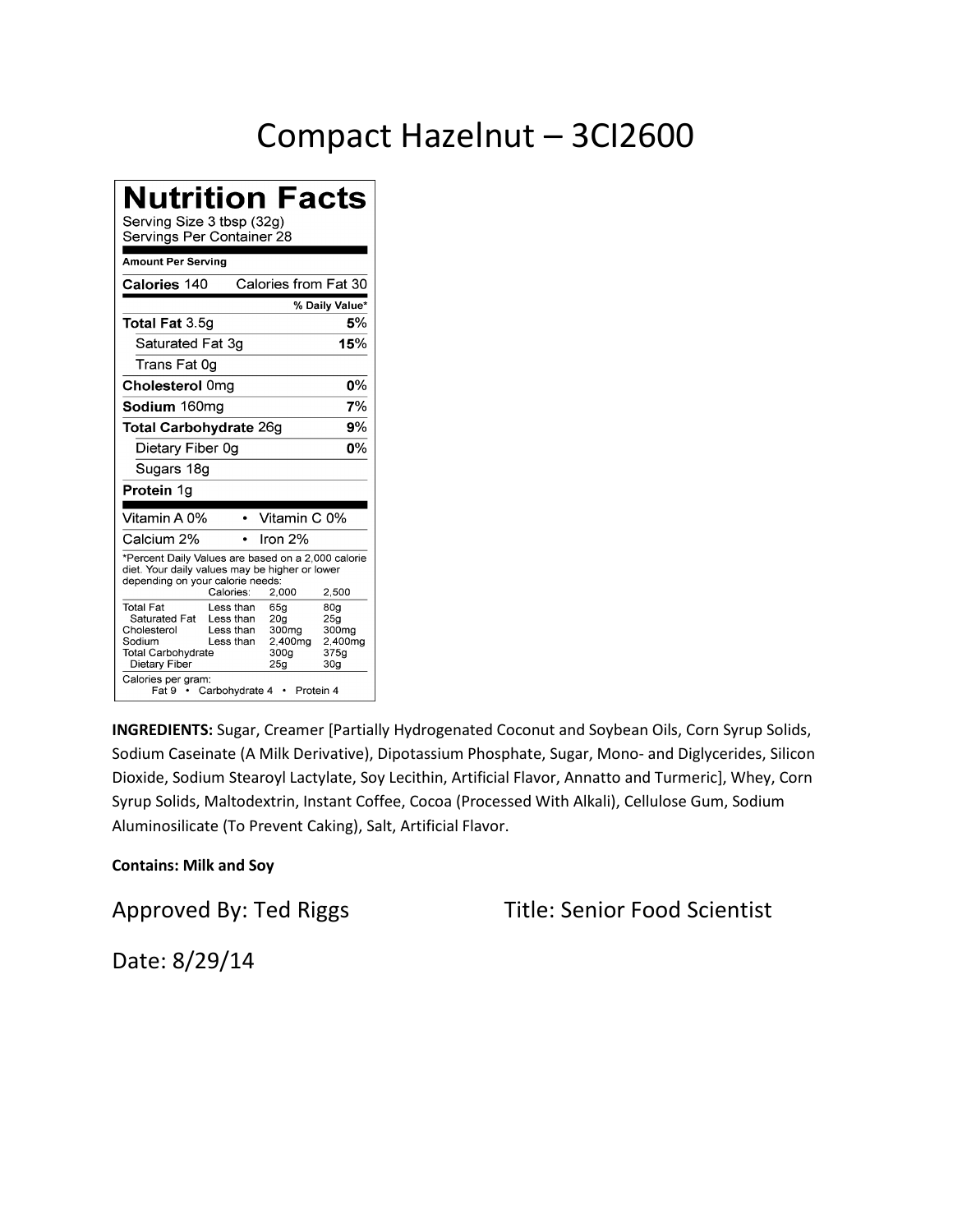### Compact Mocha Cappuccino – 3CI3000

### **Nutrition Facts**

Serving Size 3 tbsp (32g)

| əerviriys Per Container zo                                                                                                                                                                                    |                                                                                    |                                                                                   |
|---------------------------------------------------------------------------------------------------------------------------------------------------------------------------------------------------------------|------------------------------------------------------------------------------------|-----------------------------------------------------------------------------------|
| Amount Per Serving                                                                                                                                                                                            |                                                                                    |                                                                                   |
| <b>Calories 130</b>                                                                                                                                                                                           | Calories from Fat 30                                                               |                                                                                   |
|                                                                                                                                                                                                               |                                                                                    | % Daily Value*                                                                    |
| Total Fat 3.5g                                                                                                                                                                                                |                                                                                    | 5%                                                                                |
| Saturated Fat 3ɑ                                                                                                                                                                                              |                                                                                    | 15%                                                                               |
| Trans Fat 0g                                                                                                                                                                                                  |                                                                                    |                                                                                   |
| Cholesterol 0mg                                                                                                                                                                                               |                                                                                    | 0%                                                                                |
| Sodium 170ma                                                                                                                                                                                                  |                                                                                    | 7%                                                                                |
| Total Carbohydrate 26g                                                                                                                                                                                        |                                                                                    | 9%                                                                                |
| Dietary Fiber 0g                                                                                                                                                                                              |                                                                                    | 0%                                                                                |
| Sugars 18g                                                                                                                                                                                                    |                                                                                    |                                                                                   |
| Protein 1g                                                                                                                                                                                                    |                                                                                    |                                                                                   |
| Vitamin A 0%                                                                                                                                                                                                  | Vitamin C 0%                                                                       |                                                                                   |
| Calcium 2%                                                                                                                                                                                                    | Iron 2%                                                                            |                                                                                   |
| *Percent Daily Values are based on a 2,000 calorie<br>diet. Your daily values may be higher or lower<br>depending on your calorie needs:<br>Calories:                                                         | 2,000                                                                              | 2,500                                                                             |
| <b>Total Fat</b><br>Less than<br>Saturated Fat<br>Less than<br>Cholesterol<br>Less than<br>Sodium<br>Less than<br><b>Total Carbohydrate</b><br>Dietary Fiber<br>Calories per gram:<br>Carbohydrate 4<br>Fat 9 | 65g<br>20 <sub>g</sub><br>300mg<br>2,400mg<br>300 <sub>g</sub><br>25g<br>Protein 4 | 80g<br>25 <sub>g</sub><br>300 <sub>mg</sub><br>2,400mg<br>375a<br>30 <sub>g</sub> |

**INGREDIENTS:** Sugar, Creamer [Partially Hydrogenated Coconut, Soybean and Canola Oils, Corn Syrup Solids, Sodium Caseinate (A Milk Derivative), Dipotassium Phosphate, Sugar, Whey, Maltodextrin, Mono- and Diglycerides, Silicon Dioxide, Sodium Silicoaluminate, Sodium Stearoyl Lactylate, Soy Lecithin, Artificial Flavor, Annatto and Turmeric], Maltodextrin, Corn Syrup Solids, Whey, Instant Coffee, Cocoa (Processed With Alkali), Natural and Artificial Flavor, Sodium Aluminosilicate (To Prevent Caking), Salt, Cellulose Gum.

#### **Contains: Dairy and Soy**

Approved By: Ted Riggs Title: Senior Food Scientist

Date: 8/29/14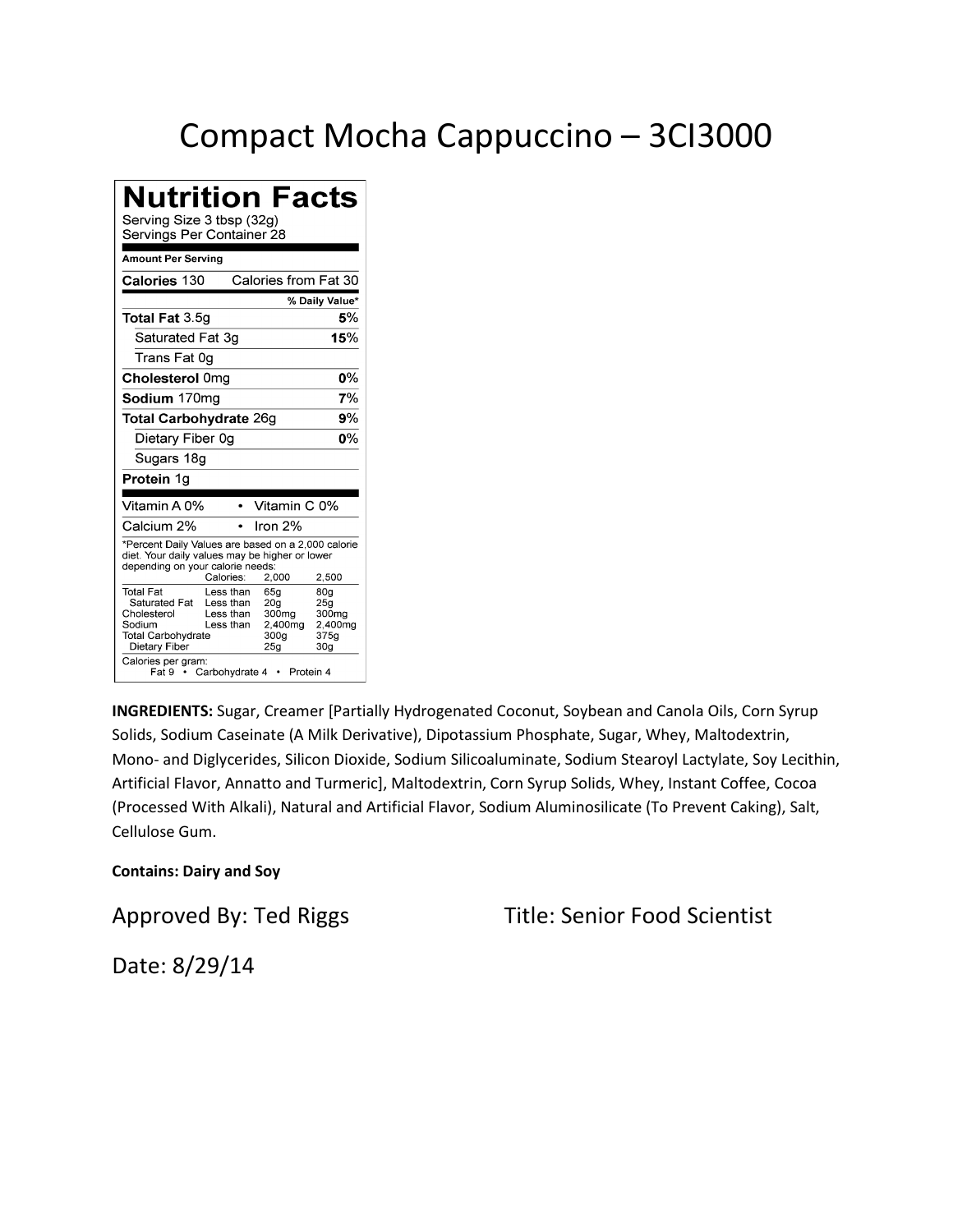### English Toffee Cappuccino – 3CG3500

**Nutrition Facts** Serving Size 3 Tbsp (32g) Servings Per Container 28 **Amount Per Serving** Calories 140 Calories from Fat 35 % Daily Value\* Total Fat 3.5g 5% Saturated Fat 3g 15% Trans Fat 0g Cholesterol 0mg 0% Sodium 180mg  $\overline{8\%}$ Total Carbohydrate 25g  $\mathbf{8\%}$ Dietary Fiber 0g  $\overline{0\%}$ Sugars 18g Protein 1g Vitamin A 0% • Vitamin C 0% Calcium 2%  $\cdot$  Iron 2% \*Percent Daily Values are based on a 2,000 calorie diet. Your daily values may be higher or lower<br>depending on your calorie needs: 2,000 2,500 Calories: 80g<br>25g<br>300mg Total Fat Less than 65g Saturated Fat<br>Cholesterol Less than 20g<br>300mg Less than 2,400mg<br>300g 2,400mg<br>375g Sodium Less than Total Carbohydrate Dietary Fiber  $25g$  $30<sub>g</sub>$ Calories per gram:<br>Fat 9 · Carbohydrate 4 · Protein 4

**INGREDIENTS:** Sugar, Creamer [Partially Hydrogenated Coconut and Soybean Oils, Corn Syrup Solids, Sodium Caseinate (A Milk Derivative), Dipotassium Phosphate, Sugar, Mono- and Diglycerides, Silicon Dioxide, Sodium Stearoyl Lactylate, Soy Lecithin, Artificial Flavor, Annatto and Turmeric], Whey, Maltodextrin, Corn Syrup Solids, Instant Coffee, Natural and Artificial Flavor, Cellulose Gum, Sodium Aluminosilicate (To Prevent Caking), Salt, Caramel Color.

#### **Contains: Dairy and Soy**

Approved By: Ted Riggs Title: Senior Food Scientist

Date: 7/27/15

Supersedes: 6/17/14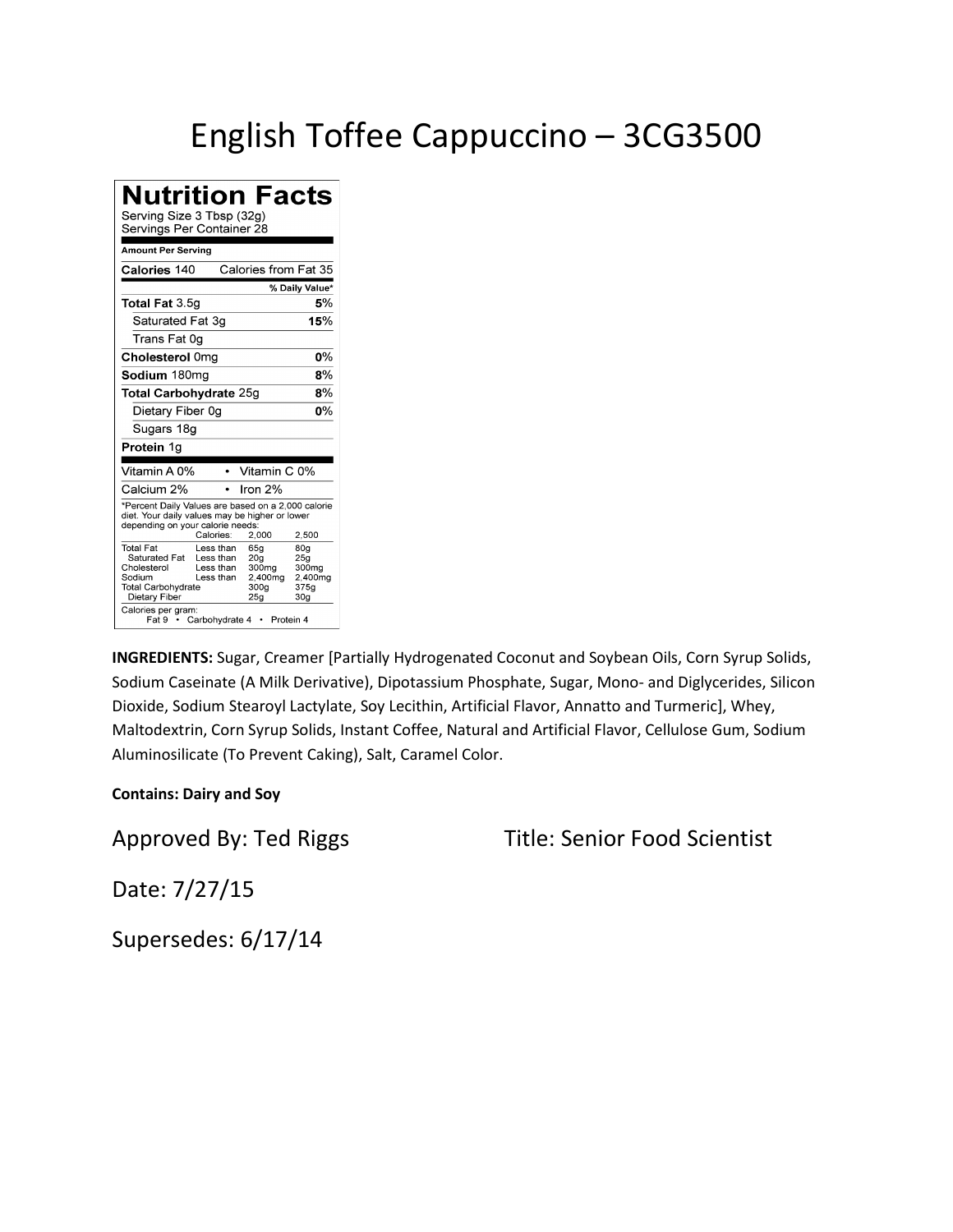### Fat Free Vanilla Cappuccino – 3CG4500

| <b>Nutrition Facts</b><br>Serving Size 3 tbsp (32g)<br>Servings Per Container 28                                                         |                                                                            |                                                                                      |                                                                       |  |  |
|------------------------------------------------------------------------------------------------------------------------------------------|----------------------------------------------------------------------------|--------------------------------------------------------------------------------------|-----------------------------------------------------------------------|--|--|
| Amount Per Serving                                                                                                                       |                                                                            |                                                                                      |                                                                       |  |  |
| Calories 120                                                                                                                             |                                                                            | Calories from Fat 5                                                                  |                                                                       |  |  |
|                                                                                                                                          |                                                                            |                                                                                      | % Daily Value*                                                        |  |  |
| Total Fat 0g                                                                                                                             |                                                                            |                                                                                      | 0%                                                                    |  |  |
| Saturated Fat 0q                                                                                                                         |                                                                            |                                                                                      | n%                                                                    |  |  |
| Trans Fat 0ɑ                                                                                                                             |                                                                            |                                                                                      |                                                                       |  |  |
| Cholesterol 0mg                                                                                                                          |                                                                            |                                                                                      | $0\%$                                                                 |  |  |
| Sodium 200mg                                                                                                                             |                                                                            |                                                                                      | 8%                                                                    |  |  |
|                                                                                                                                          | 9%<br>Total Carbohydrate 27g                                               |                                                                                      |                                                                       |  |  |
| Dietary Fiber 0g                                                                                                                         |                                                                            |                                                                                      | 0%                                                                    |  |  |
| Sugars 21g                                                                                                                               |                                                                            |                                                                                      |                                                                       |  |  |
| Protein 2g                                                                                                                               |                                                                            |                                                                                      |                                                                       |  |  |
| Vitamin A 0%                                                                                                                             | $\bullet$                                                                  | Vitamin C 0%                                                                         |                                                                       |  |  |
| Calcium 6%                                                                                                                               |                                                                            | Iron 2%                                                                              |                                                                       |  |  |
| *Percent Daily Values are based on a 2,000 calorie<br>diet. Your daily values may be higher or lower<br>depending on your calorie needs: | Calories:                                                                  | 2,000                                                                                | 2.500                                                                 |  |  |
| Total Fat<br>Saturated Fat<br>Cholesterol<br>Sodium<br><b>Total Carbohydrate</b><br>Dietary Fiber<br>Calories per gram:                  | Less than<br>Less than<br>Less than<br>Less than<br>Fat 9 • Carbohydrate 4 | 65g<br>20 <sub>a</sub><br>300mg<br>2.400mg<br>300a<br>25 <sub>g</sub><br>• Protein 4 | 80 <sub>q</sub><br>25 <sub>g</sub><br>300mg<br>2,400mg<br>375a<br>30a |  |  |

INGREDIENTS: Sugar, Sweet Dairy Whey, Creamer (Corn Syrup Solids, Partially Hydrogenated Soybean Oil, Sodium Caseinate [A Milk Derivative], Dipotassium Phosphate, Maltodextrin, Artificial Color, Sodium Silicoaluminate, Mono- and Diglycerides, Artificial Flavor, Carrageenan, Salt), Nonfat Dry Milk, Maltodextrin, Instant Coffee, Sodium Aluminosilicate (To Prevent Caking), Sodium Citrate, Salt, Natural and Artificial Flavor, Caramel Color, Carrageenan.

**Contains: Milk**

Approved By: Ted Riggs Title: Senior Food Scientist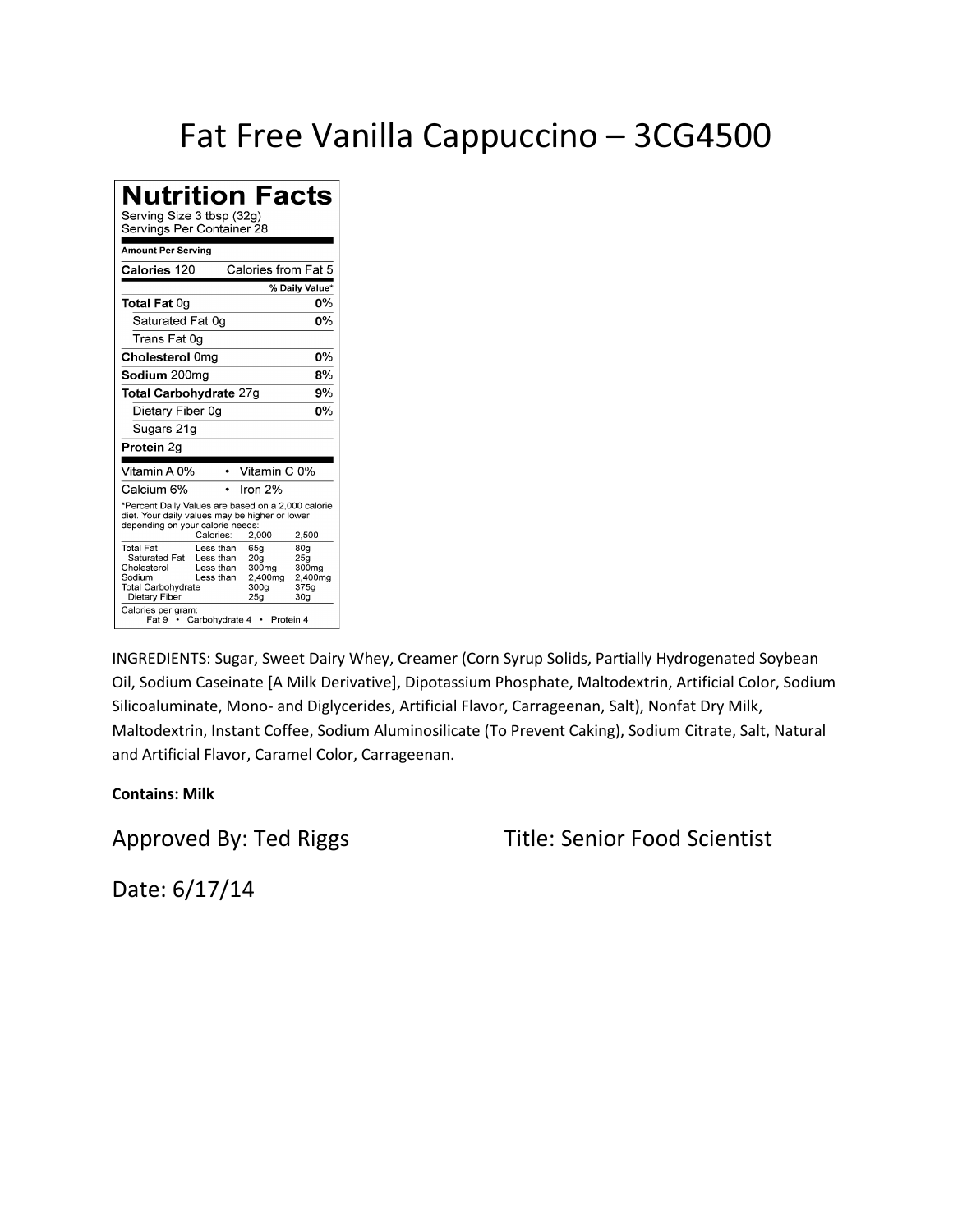### French Vanilla Cappuccino – 3CG2700

**Nutrition Facts** Serving Size 3 Tbsp (32g) Servings Per Container 28 **Amount Per Serving** Calories from Fat 30 Calories 130 % Daily Value\* **Total Fat 3g** 5% Saturated Fat 2.5g 13% Trans Fat 0g Cholesterol 0mg 0% Sodium 170mg  $7%$ Total Carbohydrate 26g  $9\%$ Dietary Fiber 0g  $\overline{0\%}$ Sugars 19g Protein 1g Vitamin A 0% • Vitamin C 0% Calcium 2%  $\cdot$  Iron 2% \*Percent Daily Values are based on a 2,000 calorie diet. Your daily values may be higher or lower<br>depending on your calorie needs: 2,000 2,500 Calories: 80g<br>25g<br>300mg Total Fat Less than 65g Saturated Fat<br>Cholesterol Less than 20g<br>300mg Less than 2,400mg<br>300g 2,400mg<br>375g Sodium Less than Total Carbohydrate Dietary Fiber  $25g$  $30<sub>g</sub>$ Calories per gram:<br>Fat 9 · Carbohydrate 4 · Protein 4

**INGREDIENTS:** Sugar, Creamer [Partially Hydrogenated Coconut and Soybean Oils, Corn Syrup Solids, Sodium Caseinate (A Milk Derivative), Dipotassium Phosphate, Sugar, Mono- and Diglycerides, Silicon Dioxide, Sodium Stearoyl Lactylate, Soy Lecithin, Artificial Flavor, Annatto and Turmeric], Maltodextrin, Whey, Corn Syrup Solids, Instant Coffee, Cellulose Gum, Sodium Aluminosilicate (To Prevent Caking), Salt, Natural and Artificial Flavor, Caramel Color.

#### **Contains: Dairy and Soy**

Approved By: Ted Riggs Title: Senior Food Scientist

Date: 10/14/14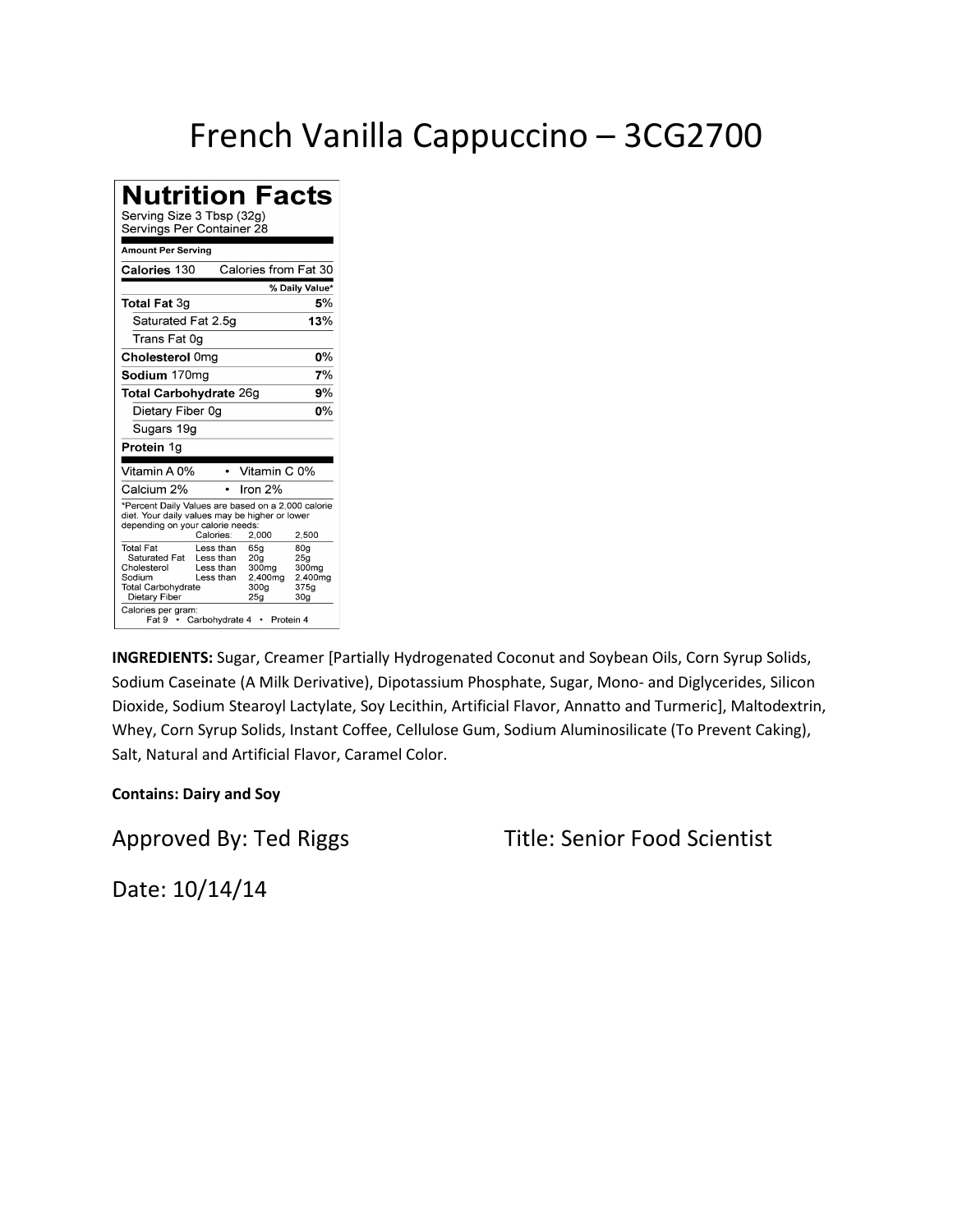### Hot Cocoa Mix – 3CG1400

**Nutrition Facts** Serving Size 3 Tbsp (32g) Servings Per Container 28 **Amount Per Serving** Calories from Fat 20 Calories 130 % Daily Value\* Total Fat 2.5g 4% Saturated Fat 2g 10% Trans Fat 0g Cholesterol 0mg 0% Sodium 120mg  $5%$ Total Carbohydrate 27g  $9\%$ Dietary Fiber 1g  $4%$ Sugars 24g Protein 1g Vitamin A 0% • Vitamin C 0% Calcium 4%  $\cdot$  Iron 2% \*Percent Daily Values are based on a 2,000 calorie diet. Your daily values may be higher or lower<br>depending on your calorie needs: Calories: 2,000 2,500 80g<br>25g<br>300mg Total Fat Less than 65g Saturated Fat<br>Cholesterol Less than 20g<br>300mg Less than 2,400mg<br>300g 2,400mg<br>375g Sodium Less than Total Carbohydrate Dietary Fiber  $25g$  $30<sub>g</sub>$ Calories per gram:<br>Fat 9 · Carbohydrate 4 · Protein 4

INGREDIENTS: Sugar, Sweet Dairy Whey, Creamer (Partially Hydrogenated Coconut and Soybean Oils, Corn Syrup Solids, Sodium Caseinate [A Milk Derivative], Sugar, Dipotassium Phosphate, Mono- and Diglycerides, Sodium Silicoaluminate, Sodium Stearoyl Lactylate, Soy Lecithin Artificial Flavor, Annatto and Turmeric), Cocoa (Processed With Alkali), Corn Syrup Solids, Natural and Artificial Flavor, Cellulose Gum, Salt.

#### **Contains: Dairy and Soy**

Approved By: Ted Riggs Title: Senior Food Scientist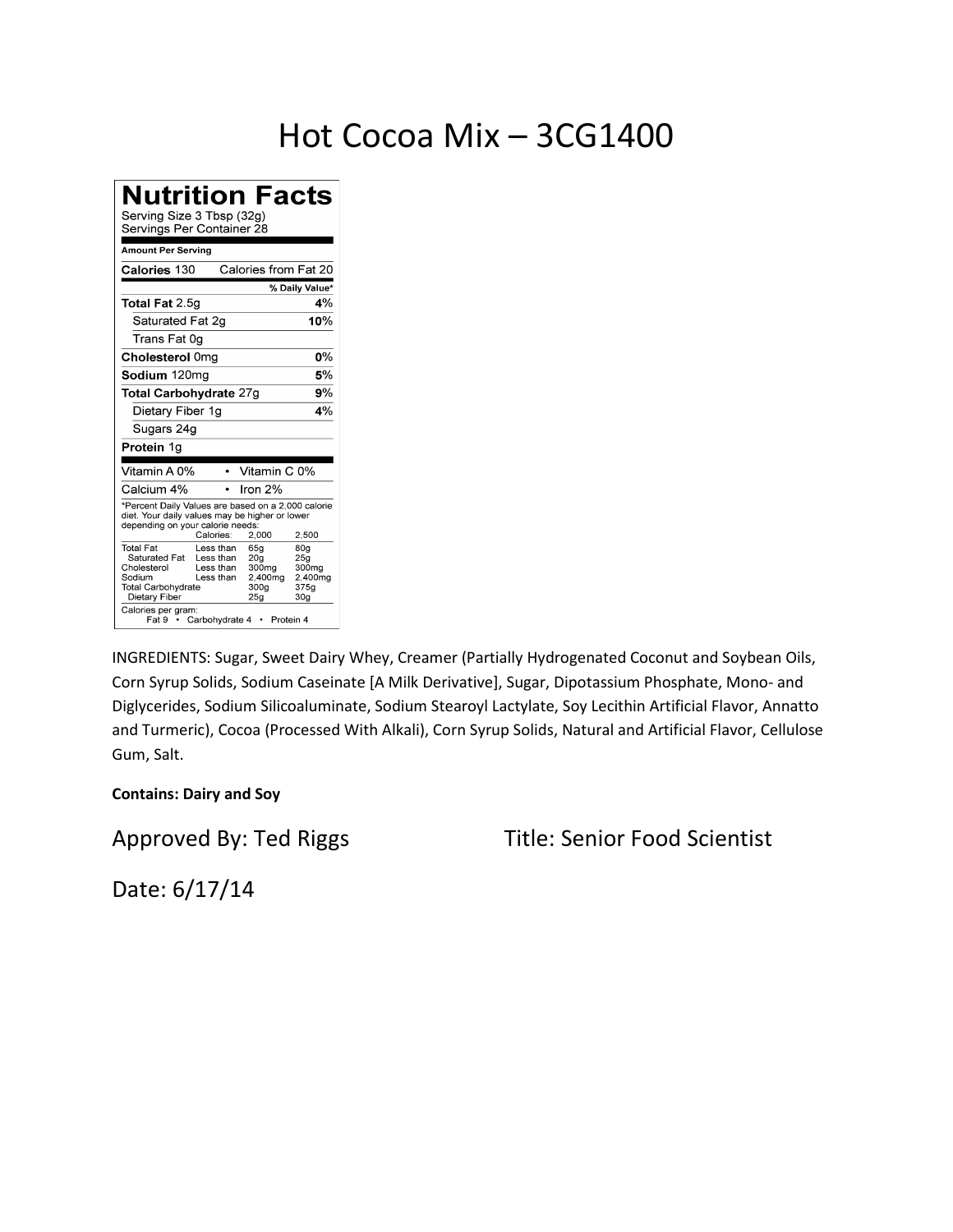# Original Cappuccino – 3CI2000

| Nutrition Facts<br>Serving Size 3 tbsp (32g)<br>Servings Per Container 28                                                                  |                                                                    |                                                                                     |                                                                                   |
|--------------------------------------------------------------------------------------------------------------------------------------------|--------------------------------------------------------------------|-------------------------------------------------------------------------------------|-----------------------------------------------------------------------------------|
| Amount Per Serving                                                                                                                         |                                                                    |                                                                                     |                                                                                   |
| Calories 140                                                                                                                               |                                                                    | Calories from Fat 30                                                                |                                                                                   |
|                                                                                                                                            |                                                                    |                                                                                     | % Daily Value*                                                                    |
| Total Fat 3.5g                                                                                                                             |                                                                    |                                                                                     | 5%                                                                                |
| Saturated Fat 3g                                                                                                                           |                                                                    |                                                                                     | 15%                                                                               |
| Trans Fat 0g                                                                                                                               |                                                                    |                                                                                     |                                                                                   |
| Cholesterol 0mg                                                                                                                            |                                                                    |                                                                                     | 0%                                                                                |
| Sodium 160mg                                                                                                                               |                                                                    |                                                                                     | 7%                                                                                |
| Total Carbohydrate 26g                                                                                                                     |                                                                    |                                                                                     | 9%                                                                                |
| Dietary Fiber 0g                                                                                                                           |                                                                    |                                                                                     | 0%                                                                                |
| Sugars 18g                                                                                                                                 |                                                                    |                                                                                     |                                                                                   |
| Protein 1g                                                                                                                                 |                                                                    |                                                                                     |                                                                                   |
| Vitamin A 0%                                                                                                                               |                                                                    | Vitamin C 0%                                                                        |                                                                                   |
| Calcium 2%                                                                                                                                 |                                                                    | Iron $2%$                                                                           |                                                                                   |
| *Percent Daily Values are based on a 2,000 calorie<br>diet. Your daily values may be higher or lower<br>depending on your calorie needs:   | Calories:                                                          | 2,000                                                                               | 2,500                                                                             |
| <b>Total Fat</b><br>Saturated Fat<br>Cholesterol<br>Sodium<br><b>Total Carbohydrate</b><br>Dietary Fiber<br>Calories per gram:<br>Fat 9  ∙ | Less than<br>Less than<br>Less than<br>Less than<br>Carbohydrate 4 | 65g<br>20a<br>300mg<br>2,400mg<br>300a<br>25 <sub>g</sub><br>Protein 4<br>$\bullet$ | 80 <sub>q</sub><br>25 <sub>g</sub><br>300mg<br>2,400mg<br>375a<br>30 <sub>g</sub> |

**INGREDIENTS:** Sugar, Creamer [Partially Hydrogenated Coconut and Soybean Oils, Corn Syrup Solids, Sodium Caseinate (A Milk Derivative), Dipotassium Phosphate, Sugar, Mono- and Diglycerides, Silicon Dioxide, Sodium Stearoyl Lactylate, Soy Lecithin, Artificial Flavor, Annatto and Turmeric], Maltodextrin, Corn Syrup Solids, Whey, Instant Coffee, Cocoa (Processed With Alkali), Sodium Aluminosilicate (To Prevent Caking), Cellulose Gum, Salt.

#### **Contains: Milk and Soy**

Approved By: Ted Riggs Title: Senior Food Scientist

Date: 8/29/14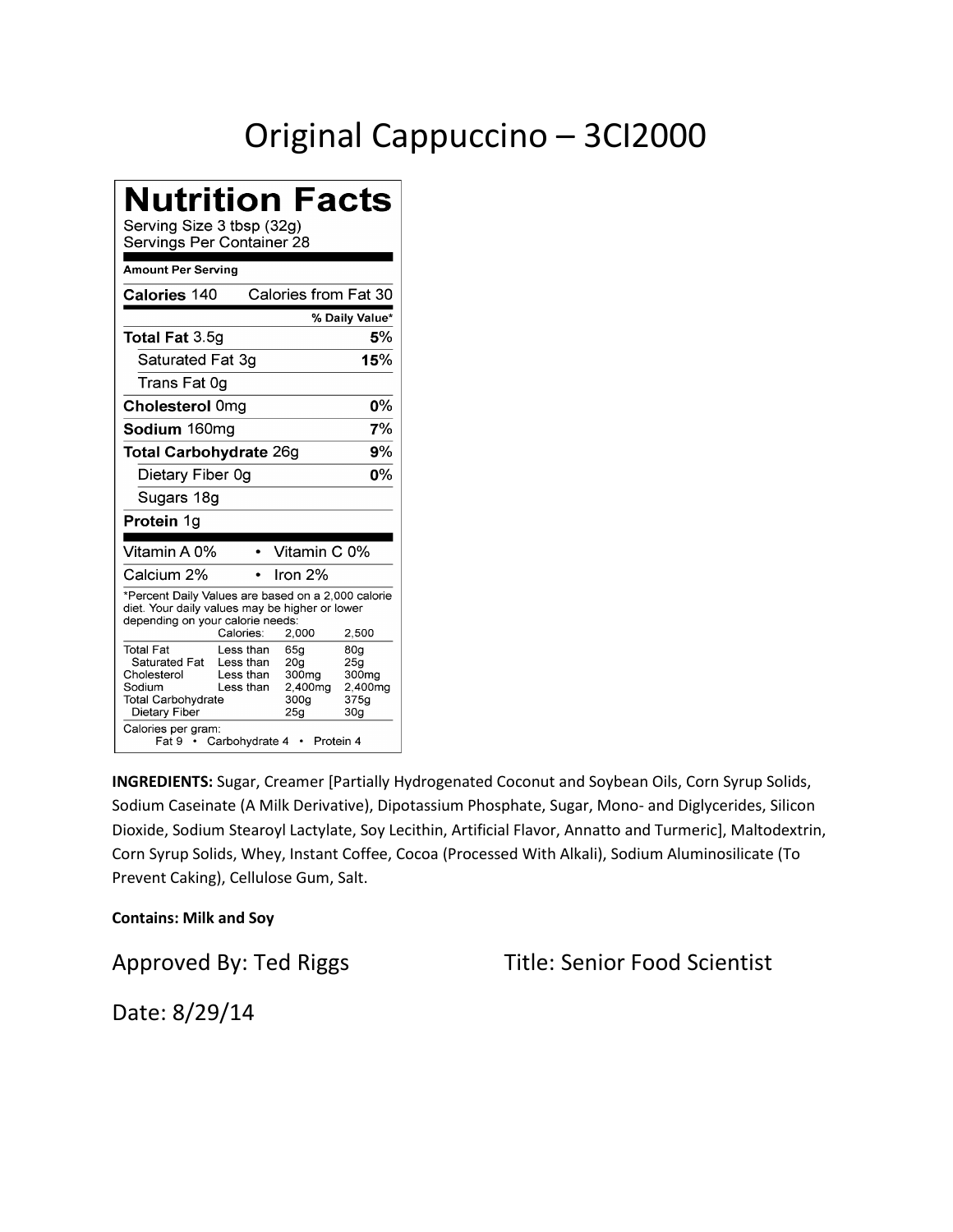# Strawberry Shortcake Cappuccino – 3CG0700

| <b>Nutrition Facts</b><br>Serving Size 3 tbsp (32g)<br>Servings Per Container 28                                                         |                                                                            |                                                                                    |                                                                       |  |
|------------------------------------------------------------------------------------------------------------------------------------------|----------------------------------------------------------------------------|------------------------------------------------------------------------------------|-----------------------------------------------------------------------|--|
| <b>Amount Per Serving</b>                                                                                                                |                                                                            |                                                                                    |                                                                       |  |
| Calories 140                                                                                                                             |                                                                            | Calories from Fat 35                                                               |                                                                       |  |
|                                                                                                                                          |                                                                            |                                                                                    | % Daily Value*                                                        |  |
| Total Fat 4g                                                                                                                             |                                                                            |                                                                                    | 6%                                                                    |  |
| Saturated Fat 1ɑ                                                                                                                         |                                                                            |                                                                                    | 5%                                                                    |  |
| Trans Fat 2g                                                                                                                             |                                                                            |                                                                                    |                                                                       |  |
| Cholesterol 0mg                                                                                                                          |                                                                            |                                                                                    | $0\%$                                                                 |  |
| Sodium 130mg                                                                                                                             |                                                                            |                                                                                    | 5%                                                                    |  |
| 9%<br>Total Carbohydrate 26g                                                                                                             |                                                                            |                                                                                    |                                                                       |  |
| Dietary Fiber 0g                                                                                                                         |                                                                            |                                                                                    | 0%                                                                    |  |
| Sugars 20g                                                                                                                               |                                                                            |                                                                                    |                                                                       |  |
| Protein 1g                                                                                                                               |                                                                            |                                                                                    |                                                                       |  |
| Vitamin A 0%                                                                                                                             | $\bullet$                                                                  | Vitamin C 0%                                                                       |                                                                       |  |
| Calcium 0%                                                                                                                               | $\bullet$                                                                  | Iron 2%                                                                            |                                                                       |  |
| *Percent Daily Values are based on a 2,000 calorie<br>diet. Your daily values may be higher or lower<br>depending on your calorie needs: | Calories:                                                                  | 2,000                                                                              | 2.500                                                                 |  |
| Total Fat<br>Saturated Fat<br>Cholesterol<br>Sodium<br><b>Total Carbohydrate</b><br>Dietary Fiber<br>Calories per gram:                  | Less than<br>Less than<br>Less than<br>Less than<br>Fat 9 • Carbohydrate 4 | 65g<br>20 <sub>g</sub><br>300mg<br>2,400mg<br>300a<br>25 <sub>g</sub><br>Protein 4 | 80g<br>25 <sub>g</sub><br>300mg<br>2,400mg<br>375a<br>30 <sub>g</sub> |  |

INGREDIENTS: Sugar, Creamer (Corn Syrup Solids, Partially Hydrogenated Soybean and Canola Oils, Sodium Caseinate [A Milk Derivative], Whey, Dipotassium Phosphate, Mono and Diglycerides, Maltodextrin, Sugar, Sodium Silicoaluminate, Soy Lecithin, Artificial Flavor, Annatto and Turmeric), Dextrose, Instant Coffee, Sweet Dairy Whey, Sodium Aluminosilicate (To Prevent Caking), Cellulose Gum, Salt, Cocoa (Processed With Alkali), Natural and Artificial Flavor.

#### **Contains: Dairy and Soy**

Approved By: Ted Riggs Title: Senior Food Scientist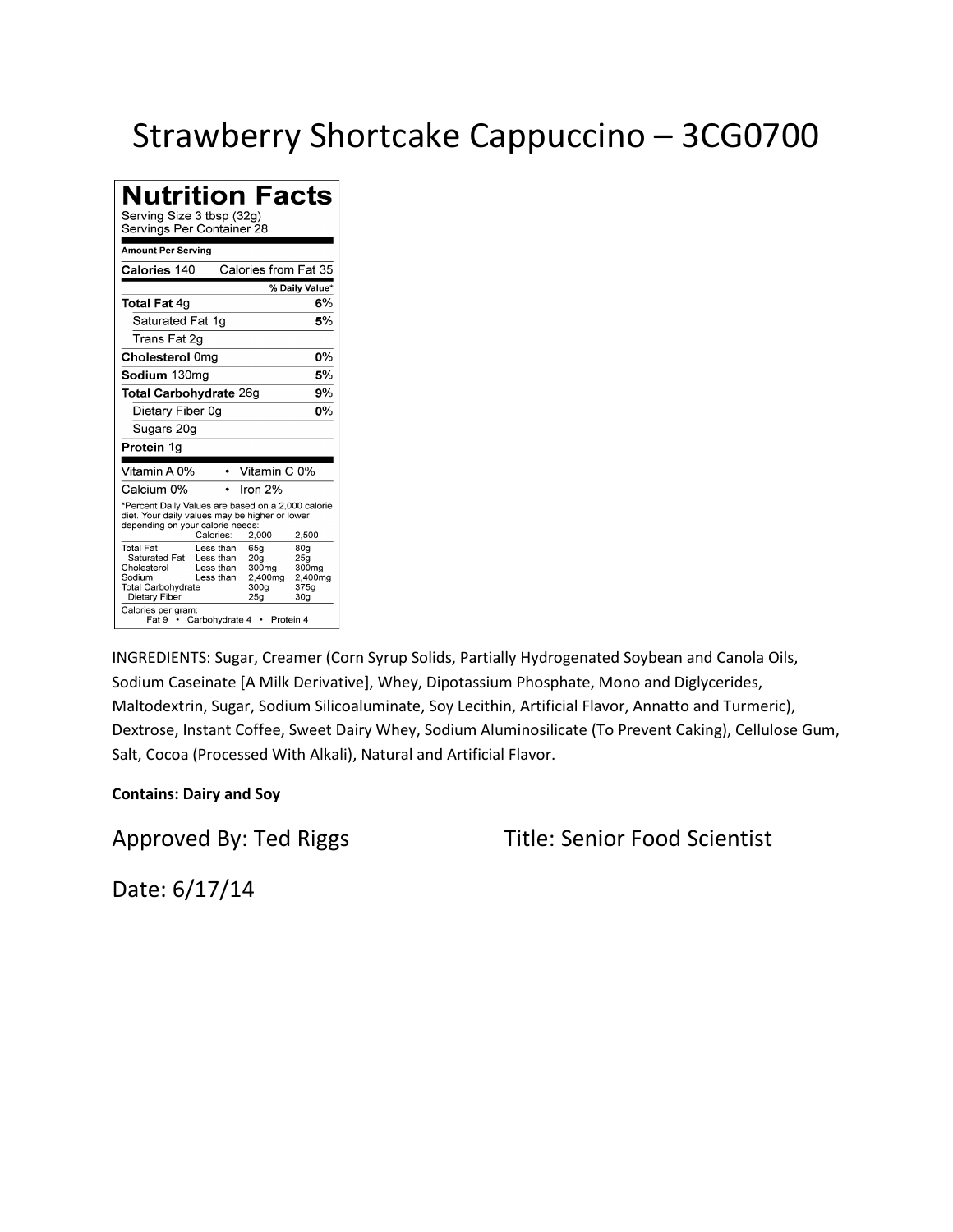### Vanilla Charge Cappuccino – 3CG1900

**Nutrition Facts** Serving Size 3 tbsp (32g) Servings Per Container 28 **Amount Per Serving** Calories 140 Calories from Fat 35 % Daily Value\* **Total Fat 4g**  $6%$ Saturated Fat 3.5g 18% Trans Fat 0g Cholesterol 0mg 0% Sodium 170mg  $\overline{7\%}$ Total Carbohydrate 25g  $\mathbf{8\%}$ Dietary Fiber 0g  $\overline{0\%}$ Sugars 18g Protein 1g Vitamin A 0% • Vitamin C 0% Calcium 2%  $\cdot$  Iron 2% \*Percent Daily Values are based on a 2,000 calorie diet. Your daily values may be higher or lower<br>depending on your calorie needs: 2,000 2,500 Calories: 80g<br>25g<br>300mg Total Fat Less than 65g Saturated Fat Less than<br>Cholesterol Less than  $20g$ <br> $300mg$ 2,400mg<br>300g 2,400mg<br>375g Sodium Less than Total Carbohydrate Dietary Fiber  $25g$ 30g Calories per gram:<br>Fat 9 · Carbohydrate 4 · Protein 4

**INGREDIENTS:** Sugar, Creamer [Partially Hydrogenated Coconut and Soybean Oils, Corn Syrup Solids, Sodium Caseinate (A Milk Derivative), Dipotassium Phosphate, Sugar, Mono- and Diglycerides, Silicon Dioxide, Sodium Stearoyl Lactylate, Soy Lecithin, Artificial Flavor, Annatto and Turmeric], Maltodextrin, Whey, Corn Syrup Solids, Instant Coffee, Cellulose Gum, Sodium Aluminosilicate (To Prevent Caking), Salt, Cocoa (Processed With Alkali), Natural and Artificial Flavor, Caffeine.

#### **Contains: Dairy and Soy**

Approved By: Ted Riggs Title: Senior Food Scientist

Date: 7/27/15

Supersedes: 6/17/14